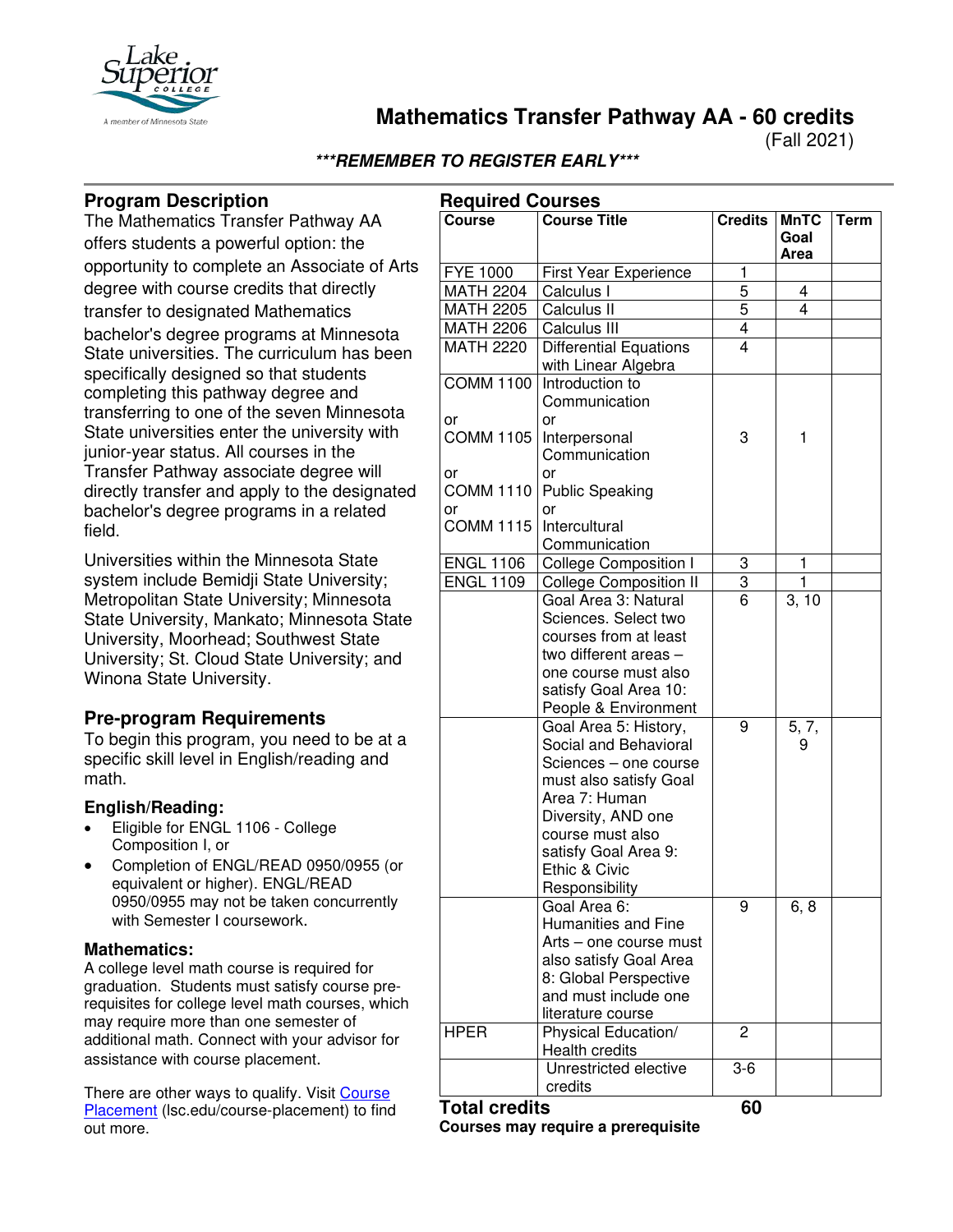

**Mathematics Transfer Pathway AA - 60 credits**

(Fall 2021)

### **\*\*\*REMEMBER TO REGISTER EARLY\*\*\***

### **Program Outcomes**

A student completing Lake Superior College's Mathematics Transfer Pathway AA and transferring into a designated bachelor's program at a Minnesota State University will have junior standing and may complete the bachelor's degree program with an additional amount of credits appropriate to the university attended. You will be able to transfer to the following Minnesota State Universities:

Bemidji State University: Mathematics, BS

Metropolitan State University: Industrial and Applied Mathematics, BS

Minnesota State University Moorhead: Mathematics, BA; Mathematics, BS

Minnesota State University, Mankato: Mathematics, BS

Southwest Minnesota State University: Mathematics, BA

St. Cloud State University: Mathematics, BA

Winona State University: Mathematics, BA

In order to graduate and be guaranteed admission to a Minnesota State university's designated program in mathematics you must earn an overall grade point average as indicated by the university to which you will transfer.

### **Suggested Course Sequence**

For a full-time student averaging 15 credits per semester

| <b>First Semester</b>                                   | 15 credits |
|---------------------------------------------------------|------------|
| FYE 1000 First Year Experience                          |            |
| <b>ENGL 1106 College Composition I</b>                  | з          |
| MATH 2204 Calculus I                                    | 5          |
| Goal Area 5 elective (must also<br>satisfy Goal Area 7) | з          |
| Goal Area 6 elective (also satisfy                      | з          |
| Goal Area 8)                                            |            |

| <b>Third Semester</b>         | 16 credits |
|-------------------------------|------------|
| MATH 2206 Calculus III        |            |
| COMM 1100, or COMM 1105, or   | з          |
| COMM 1110, or COMM 1115       |            |
| Goal Area 3 elective          | з          |
| Goal Area 6 elective          | з          |
| Unrestricted elective credits |            |

| <b>Second Semester</b>                              | 15 credits |  |
|-----------------------------------------------------|------------|--|
| MATH 2205 Calculus II                               |            |  |
| ENGL 1109 College Composition II                    | З          |  |
| Goal 3 elective (must also satisfy<br>Goal Area 10) |            |  |
| Goal Area 5 elective                                |            |  |
| <b>Physical Education/Health Elective</b>           |            |  |

| <b>Fourth Semester</b>                    | 14 credits |
|-------------------------------------------|------------|
| <b>MATH 2220 Differential Equations</b>   |            |
| with Linear Algebra                       |            |
| Goal Area 5 elective                      | З          |
| Goal Area 6 elective                      | З          |
| <b>Physical Education/Health Elective</b> |            |
| Unrestricted elective credits             | з          |
| <b>Total Credits</b>                      |            |